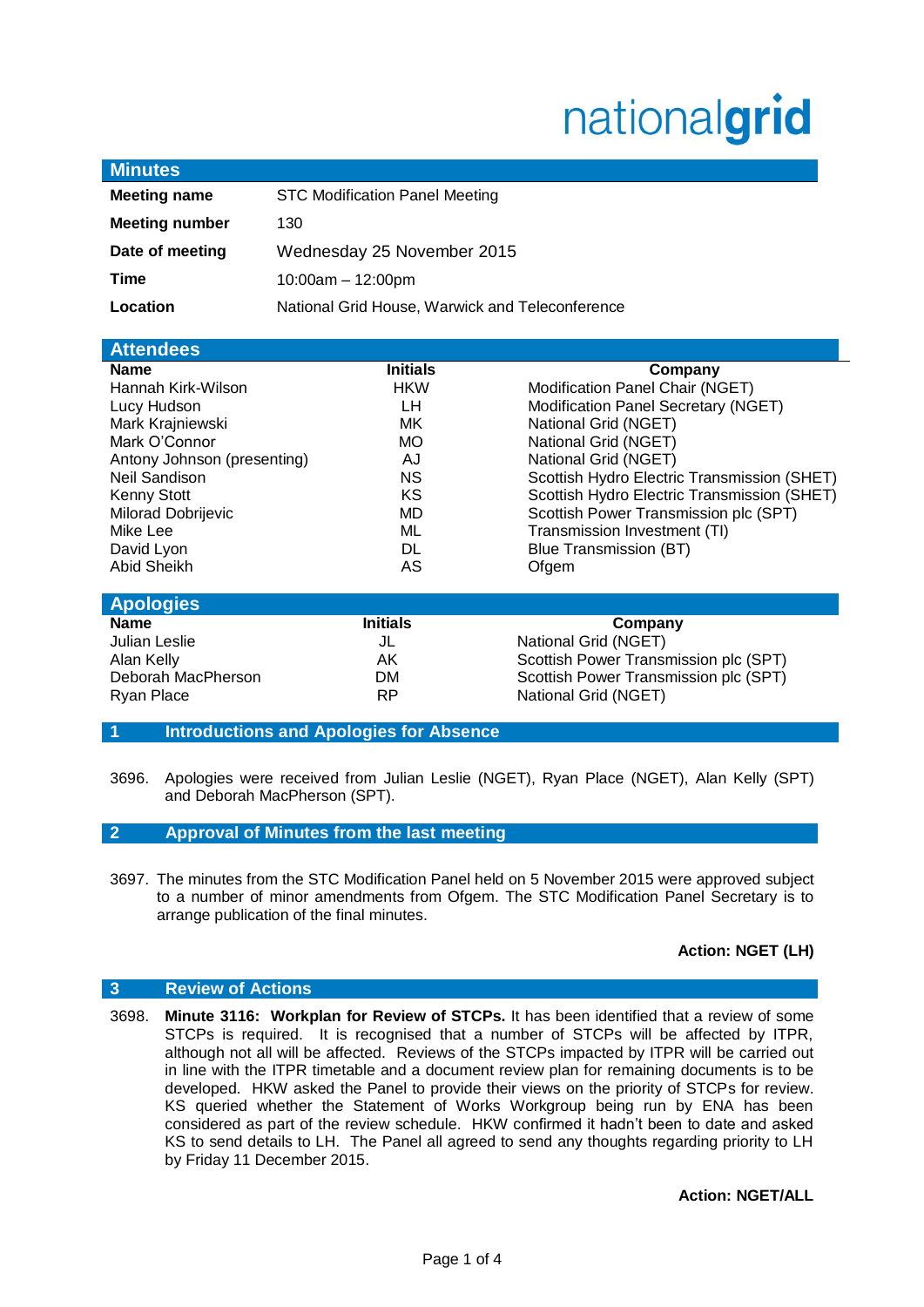3699. **Minute 3690/91/92: Flexibility of OFTO Panel representation.** DL raised a question in relation to OFTO Panel representation and whether representatives may be nominated at a company rather than individual level, to allow for more flexibility. As OFTOs have limited resources, it is sometimes difficult to manage both operational issues and attend the STC Modification Panel. ML advised that David Phillips is no longer working at Balfour Beatty and therefore there are only 2 representatives remaining. LH confirmed the STC states the position of alternate should be left vacant until the next election, as there are less than 6 months remaining before these take place. AS confirmed that Ofgem has no strong views on whether the OFTOs should adopt company level representation to ensure that an OFTO representative attends the STC Panel to achieve a quorum. In Ofgem's view, whatever approach the OFTOs decide to adopt in ensuring that an OFTO representative attends, that person should be aware that they represent OFTOs as a whole and not the company for whom the person works and should act accordingly. The Panel agreed but reiterated the importance of an alternate being sufficiently briefed ahead of the meeting.

#### **All other actions are either completed or were discussed under the relevant agenda items.**

#### **4 Discussion Items**

## **STCP04-3 Power Available Signal**

- 3700. AJ provided an overview of the issue to include a Power Available signal in Appendix B4.1 of STCP04-3, which has been raised as a result of the implementation of Grid Code modification GC0063 Power Available in January 2015.
- 3701. KS highlighted that the signal exists and queried whether the proposed modification was being proposed to ensure passing on the information to NGET was created as an obligation. AJ confirmed this was the case and the proposed change is purely to provide clarity, following a challenge from Scottish Power.
- 3702. The Panel agreed the modification should proceed and AJ agreed to submit the Modification Proposal and draft STCP to the December 2015 STC Modification Panel.

**Action: NGET (AJ)**

# **5 New Modification Proposals**

- 3703. There were no new Modification Proposals.
- **6 Evaluation Phase/Workgroup Updates**
- 3704. There were no Evaluation Phase/Workgroup Updates.
- **7 Evaluation Phase Reports**
- 3705. There were no Evaluation Phase Reports.
- **8 Initial Modification Reports**
- 3706. There were no Initial Modification Reports.
- **9 Proposed Modification Reports**
- 3707. There were no proposed Modification Reports.
- **10 Modification Reports**
- 3708. There were no Modification Reports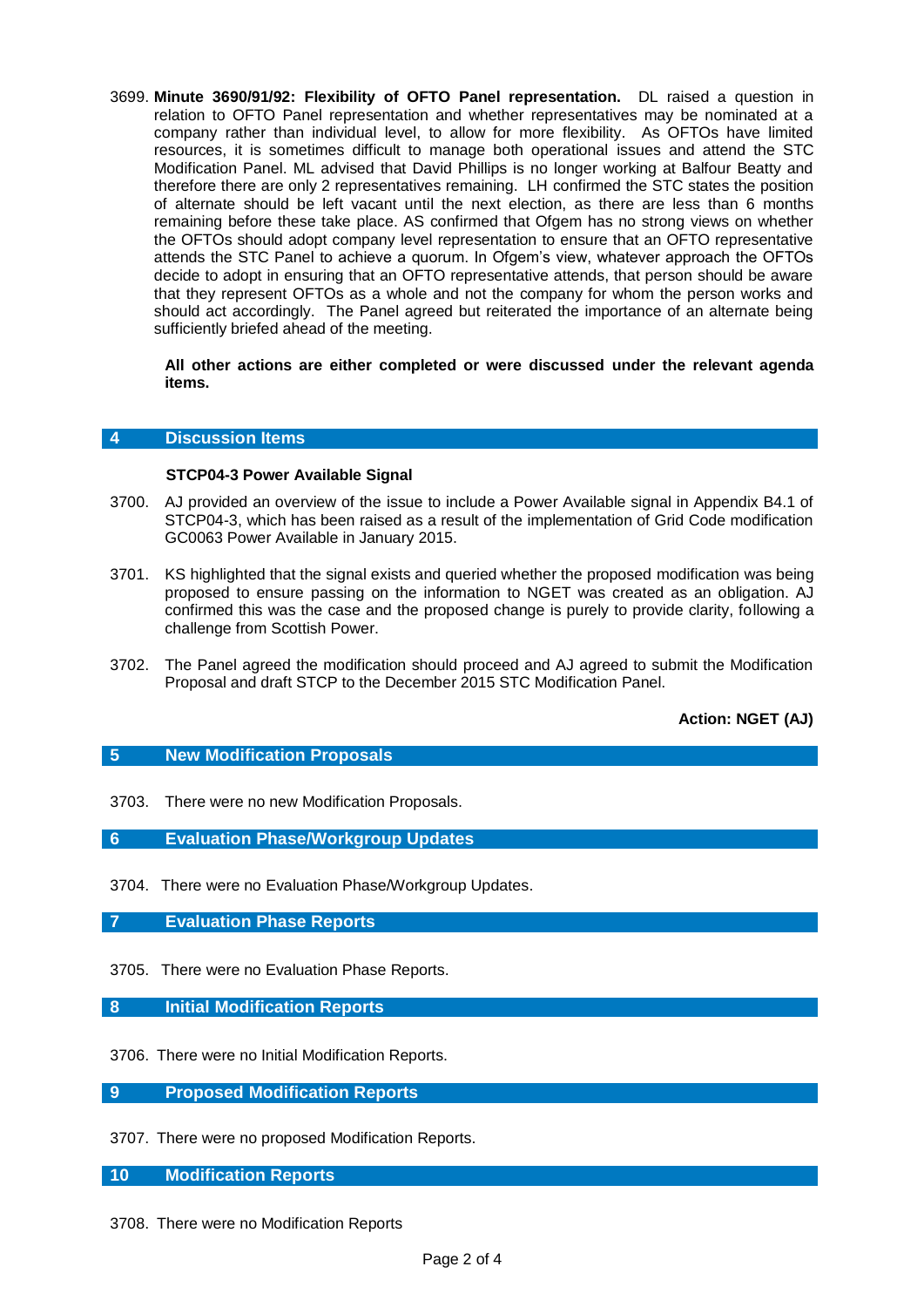# **11 Pending Authority Decisions**

3709. There were no pending Authority Decisions.

# **12 Authority Decisions**

3710. There were no Authority Decisions.

## **13 STC Procedures**

#### **PM083: STCP19-5 Update and clarification of process for issuing an Final Section K Notification (FSKN) to prospective OFTOs**

3711. At the July 2015 Modification Panel, ML advised that there is an issue regarding whether the proposed wording in the revised STCP accurately reflects the OTSDUW process. ML noted that the relevant part of the process is currently being gone through with Westermost Rough and that this may help in establishing a way forward/appropriate wording by the December 2015 STC Modification Panel.

**Action: TI (ML)**

# **14 European Developments**

#### **ENTSO-E update**

3712. HKW confirmed that the ENTSO-E update regarding the latest European developments had been circulated to the Modification Panel.

#### **Joint European Stakeholder Group (JESG)**

3713. There was no update on JESG.

#### **TSO Issues**

3714. AS noted that Ofgem is asking stakeholders to comment on the allocations of TSO responsibilities under the European Grid Connection Codes. A first draft has been circulated to the JESG and this should be picked up by all relevant stakeholders. AS asked the Panel to engage in the workgroups and respond to Ofgem by the end of the year.

### **15 Offshore Regime**

3715. AS confirmed that the latest Offshore update had been circulated to the Modification Panel and that this included reference to Ofgem published guidance on the Engineering, Procurement and Construction (EPC) style contract between OFTOs and generators involved in OFTO build tenders. The document was issued on 17 November 2015 and the link to the guidance is included below

<https://www.ofgem.gov.uk/publications-and-updates/epc-contract-principles-ofto-build-tenders>

### **16 Impact of Other Code Modifications**

3716. No new impacts were noted.

# **17 Reports from Sub Committees**

#### **Joint Planning Committee**